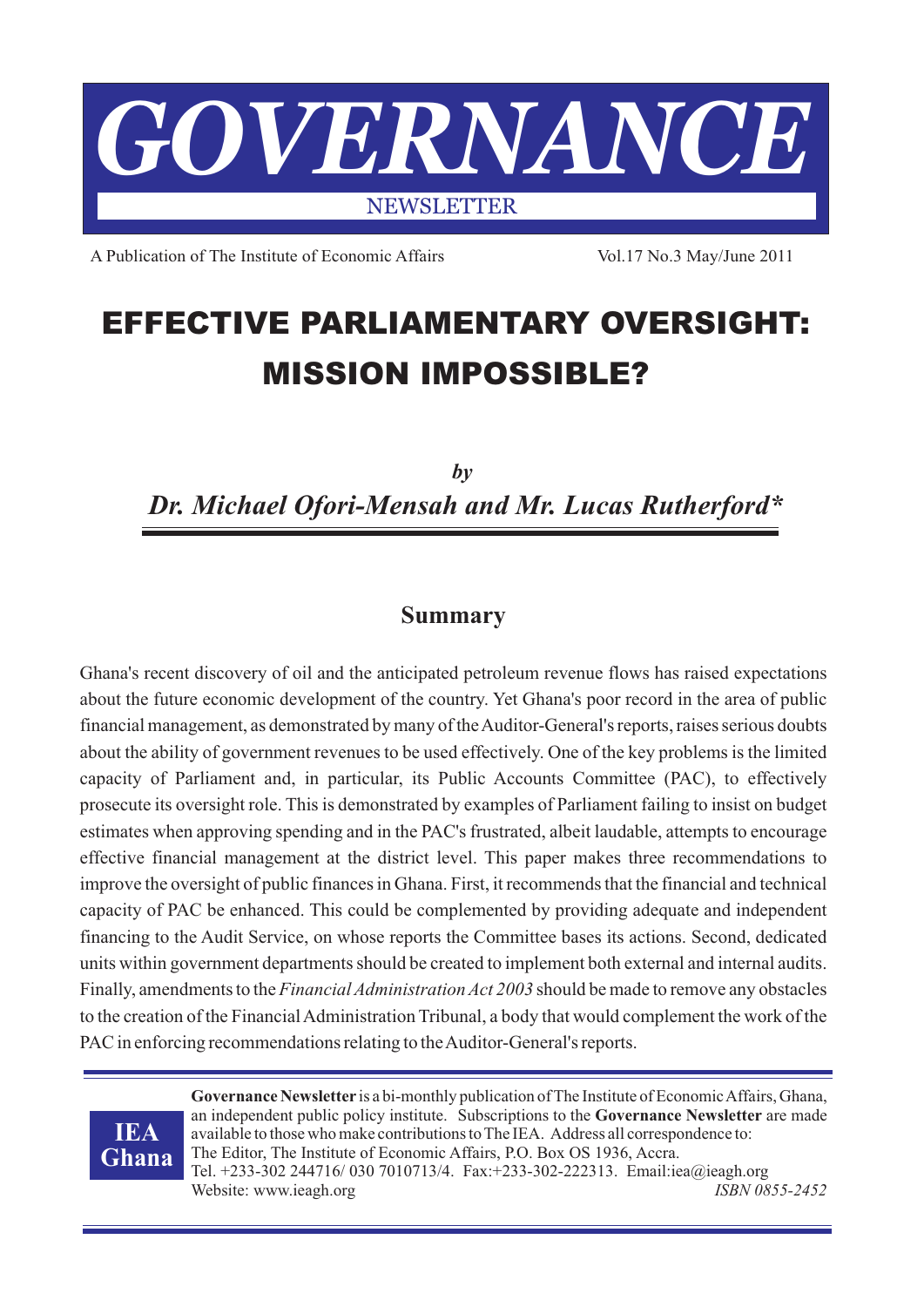### **INTRODUCTION**

The Auditor-General's reports in Ghana are both Ghana has elaborate legislation to ensure sound predictable and gloomy. The predictability of the financial management within the public sector, reports lie in the fact that, year-on-year, identical yet one of the deep-rooted governance problems cases of misappropriation of public funds are the country faces is the lack of effective public documented, often within the same government financial management. Indeed, recent audit departments and District Assemblies (DAs). The reports confirm that perennial issues of amounts siphoned from public revenues paints a malfeasance are a significant drain on public gloomy picture for the country's long term finances. economic development.

Ghana's recent discovery of oil is expected to oversight of appropriated public funds. Drawing provide government with average annual on recent evidence, we first investigate revenues of about US\$1 billion over the next two Parliament's capacity to hold public officers decades. The projected revenue inflows could accountable for losses incurred. Second, the potentially endow Ghana with substantial paper attempts to examine some of the factors e conomic development. The recent behind the recurring financial malpractices. parliamentary approval of the Petroleum Finally reform proposals are put forward, taking Revenue Management legislation is an into consideration the fact that the effectiveness indication of the efforts to effectively manage of Parliament's work also depends on other these revenues at the macro level. However, entities such as enforcement bodies. We begin by stronger oversight downstream is required if providing a brief overview of the legal misappropriations are not to undercut the framework underpinning parliamentary expectations of economic development. In this oversight of public finances. respect, oversight structures are pivotal to **LEGALFRAMEWORK**<br>ensuring that future resources allocated are utilised as planned. In fact this is a key area where The mandate of the Auditor-General is spelt out parliamentary oversight and accountability will under Article 187 of the 1992 Constitution and

for scrutiny. The House is also empowered to<br>to Parliament and enjoying security of tenure. As recommend necessary corrective action. The recurrence of identical financial malpractices, however, suggests that it is impossible for Parliament to respond effectively to the issues raised in audit reports. What does this tell us Agencies (MDAs), and public boards and about parliamentary oversight? What are the corporations. In carrying out this function, the constraints to effective enforcement of remedial Auditor-General undertakes annual audits of measures?

This paper evaluates the issue of parliamentary

be crucial. the *Audit Service Act, 2000* (Act 584). As head of By law, audit reports are presented to Parliament<br>
granted statutory independence by reporting only the government's auditor, the Auditor-General is charged with reviewing the accounts and management of public offices such as government Ministries, Departments and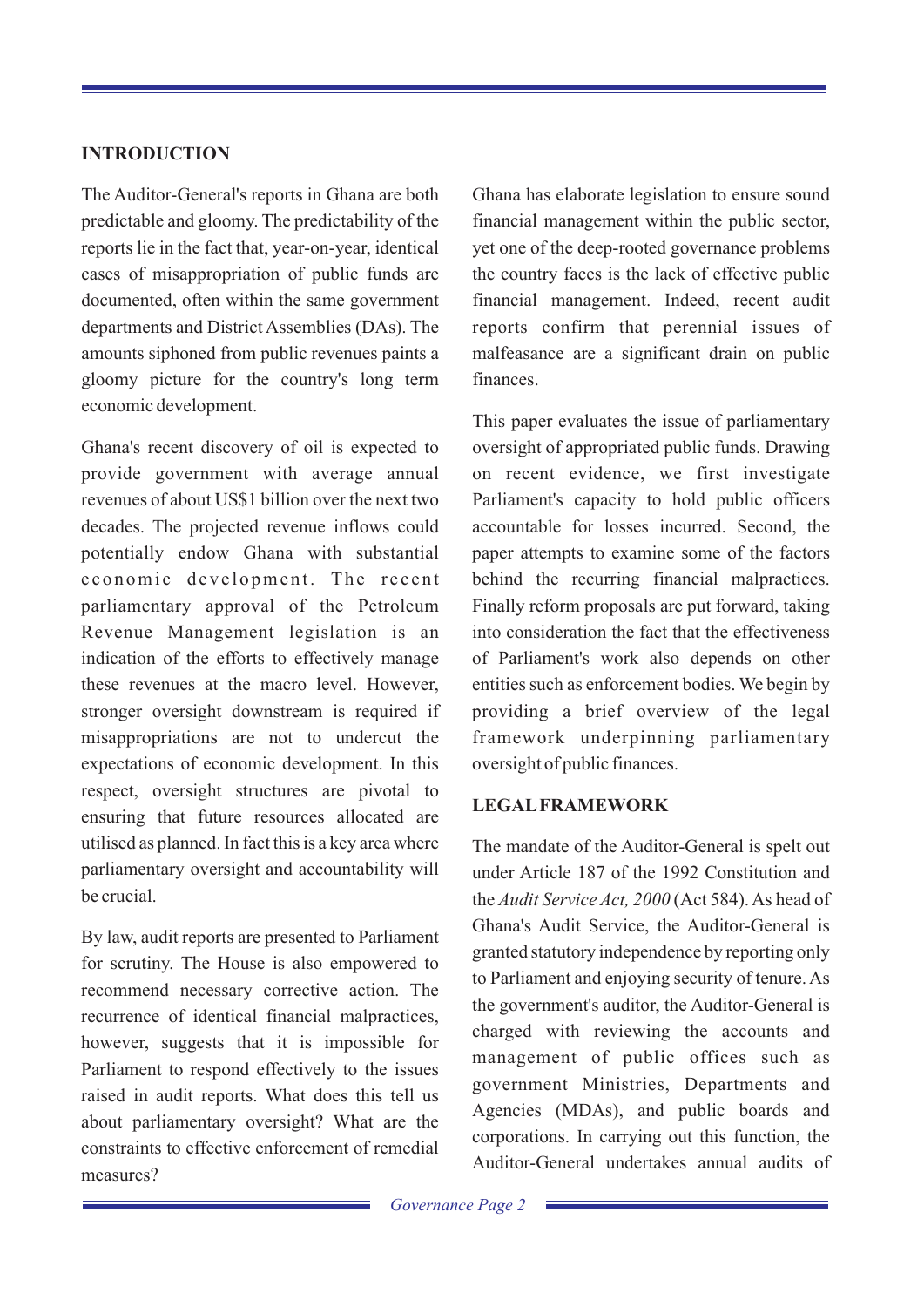government accounts and, when necessary, hearings and takes evidence by summoning performs additional 'special audits'. Among the officials to explain matters raised in the audit key aims of audits are (i) to provide an reports that involve their institutions. The assessment of how public funds have been Committee must then propose remedial measures utilized (ii) to ensure that procedures and and report back to the House. processes have been followed and (iii) to certify It is worth highlighting that a raft of legislation that effective checks and balances are in place to prevent abuse of public resources. By law, annual enhancing accountability and transparency in audit reports are to be laid before Parliament not public financial management. These are the later than six months after the financial year has<br>Financial Administrative Act, 2003 (Act 654), ended. Besides ensuring that public funds are the *Internal Audit Act, 2003* (Act 658) and the entitled are the *Internal Audit Act, 2003* (Act 658) and the properly accounted for, audit reports also include recommendations to stem the recurrence of Subsidiary legislation enacted under these laws mismanagement and fraud. The Audit Service does not have the authority to enforce these accountability in public office. For example, the proposals.<sup>1</sup>

Ghana's 1992 Constitution also provides 1802) requires heads of government departments Parliament with extensive oversight powers in to investigate losses, institute disciplinary relation to public finances. This includes measures and introduce measures to recover authorising spending, approving loans and losses. It must be emphasised that investigations monitoring expenditure of public funds. For the and disciplinary measures do not preclude action purposes of this analysis, we focus mostly on the by the Police in the case of a criminal offence. role of the Public Accounts Committee of In spite of the legal framework, massive fraud Parliament (PAC) which is supposed to perform most of the oversight issues raised in this paper.

The PAC comprises 25 members and is chaired mission in relation to the burning issue of by a Member of Parliament (MP) who does not financial malpractice. This creates very little belong to the party controlling the executive scope for evaluating value for money as part of branch of government. The Committee's primary the audit process. The next section examines responsibility is to scrutinize the audited public some of the recurrent issues raised in the reports accounts presented to Parliament by the Auditor- and attempts to analyze the underlying General. In carrying out this task, the PAC holds constraints to effective parliamentary oversight.

was enacted in 2003 with the primary aim of *Public Procurement Act, 2003* (Act 663). have also streamlined the process of *Financial Administration Regulations, 2004* (LI

exists in the public sector. Thus the Auditor-General in Ghana appears to be on a fire-fighting

<sup>&</sup>lt;sup>1</sup> Article 187 (7) (b) of the Constitution, nonetheless, grants the Auditor-General power to 'surcharge' – effectively, the authority to disallow any expense and charge individuals "responsible for incurring or authorising [that] expenditure" (Republic of Ghana 1992: 125).

 $2^2$ The Finance Committee in Parliament also plays a major role in some financially related inquiries.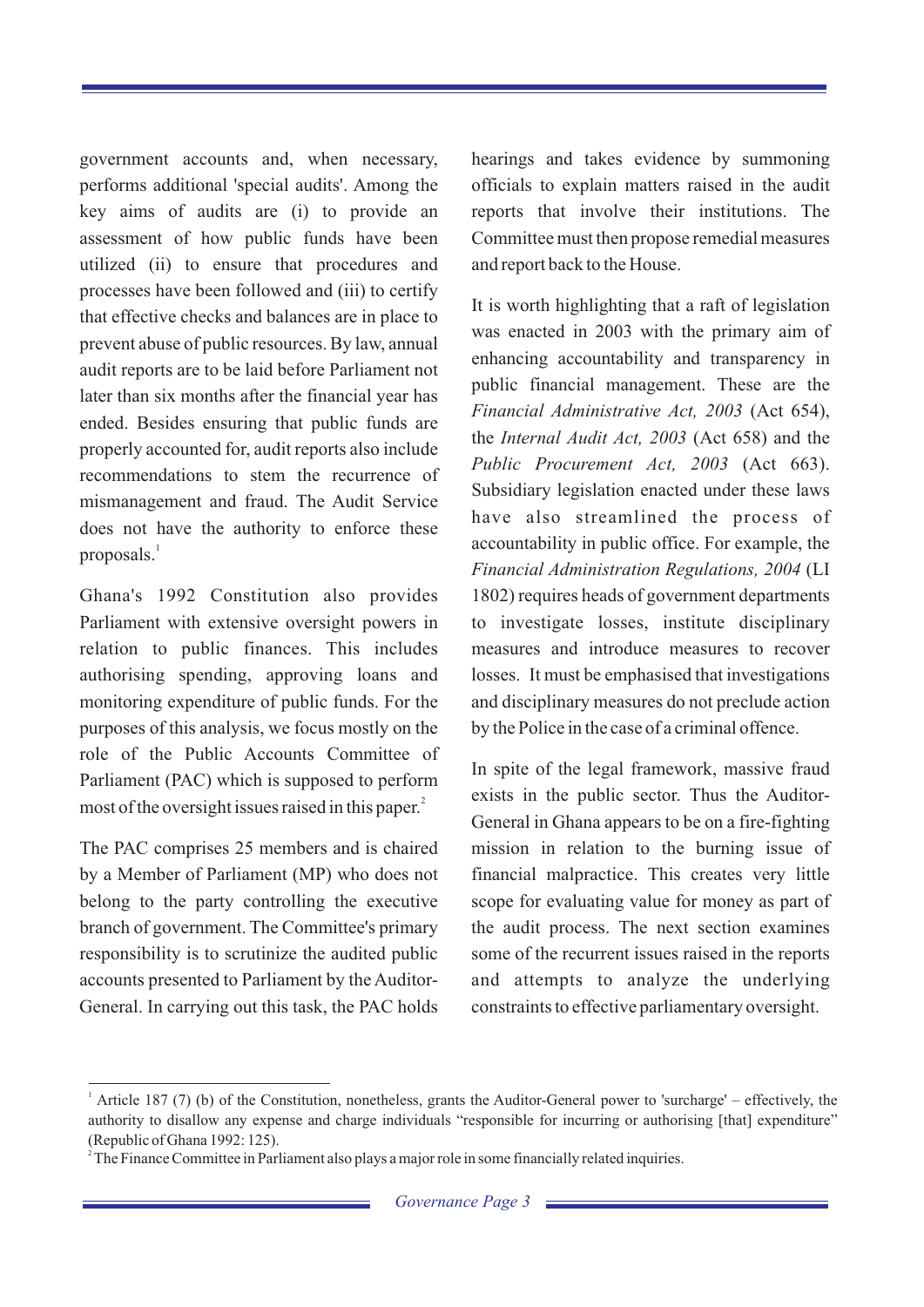#### **LEGISLATIVE OVERSIGHT: TALKING SHOPOR ROAD SHOW?**

of them find their way into the hands of going to achieve if in the year 2001 we are occasion on which Government or

compliance with the PAC's recommendations. In challenge. an attempt to inject urgency into its oversight functions, the PAC recently initiated attempts to The Committee's probe into malpractices has bring the administration of accountability to the usually elicited a now familiar response from doorstep of public bodies. A big source of incumbent officials that they were not in office concern for the leadership of the PAC has been when the offences were committed. Similarly, in the open neglect of rules and regulations, September 2010, at a PAC sitting in Takoradi to particularly, at the District Assembly level. In this examine DA finances in the Central and Western vein the Committee has recently taken to the road regions for the period 2000-2004, the Central to hold public sittings outside Parliament. During Regional Minister, Ama Benyiwa-Doe, appeared these sittings, officials cited in audit reports, before the Committee to answer question on the District Chief Executives and heads of public sole sourcing procurement by the Regional bodies are invited to give evidence to the Coordinating Council (RCC) contrary to the Committee. Key stakeholders and traditional Public Procurement Act. The Minister, however, rulers are also generally invited, in order to simply echoed the response that she was not in sensitize the local population on how officials have handled public funds earmarked for their most cases, incumbents accept the offences have  $area<sup>3</sup>$ 

[S]ince 1994 this Parliament has gone At the Committee's sitting in Koforidua in through the annual rituals of reading and September 2010 for example, ten Municipal and through the annual rituals of reading and September 2010, for example, ten Municipal and debating the Public Accounts Committee's debating the Public Accounts Committee's District Chief Executives (MDCEs) from the reports only for the reports to end up on the reports of pather dust or in some cases some Eastern Region appeared before it to explain Eastern Region appeared before it to explain groundnut and roasted plantain sellers and<br>nothing is done about them.... [W] hat are we and roasted plantain sellers and  $\frac{1}{2}$  and  $\frac{1}{2}$  and  $\frac{1}{2}$  and  $\frac{1}{2}$  and  $\frac{1}{2}$  and  $\frac{1}{2}$  and  $\frac{1}{2}$  and  $\$ Auditor-General's reports.<sup>4</sup> These ranged from presenting a report on an institution dating<br>back to 1997....I do not remember any award of contracts unauthorised payments and award of contracts, unauthorised payments and misappropriation of revenue. What is clear from Kosi Kedem NDC (MP) - Hohoe South. the offences detailed is that internal control<br>Parliamentary Debates, 23 October 2001 mechanisms remain particularly weak at the local government level with minimal checks and The above statement by Kosi Kedem portrays<br>
balances in place. However, holding MDCEs and<br>
Parliament as a talking shop, owing to the lack of departmental heads accountable has been a

> office when the offences were committed.<sup>5</sup> In indeed been committed but lay the blame on their predecessors. This highlights another important

 $=$ 

<sup>&</sup>lt;sup>3</sup> The sittings have sometimes been broadcast on television with the aim of sending a strong signal that Parliament is determined to hold individuals accountable for offences relating to public finances.

<sup>4</sup>*Daily Graphic*, 13 September 2010 p. 12

<sup>5</sup>*The Chronicle*, 2 September 2010 p. 1 & 15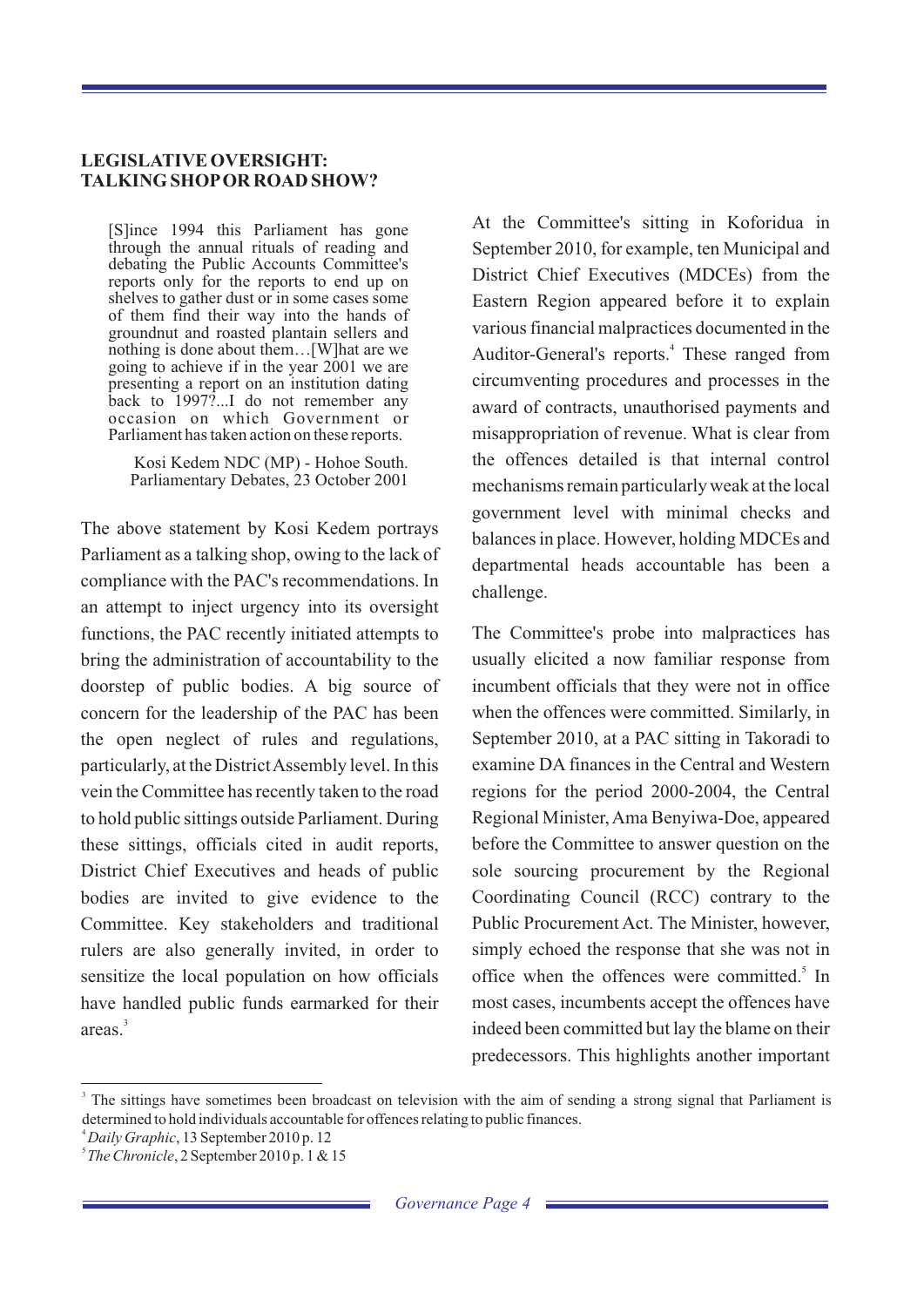issue which Kedem's statement emphasises: the The scope of the problem is perhaps best consequence of late audit reports. In fact this has understood from one major reform attempt. In resulted in scenarios whereby those who commit 2001, the Minister of Education set up a task financial malpractices would have left public force to "exorcise" ghost names from the Ghana office by the time the Auditor-General's reports Education Service payroll.<sup>7</sup> This resulted in about are presented to Parliament. This poses serious 10,000 (out of an estimated 30,000) names being problems in terms of accountability. All the same, removed from the education pay register. getting traditional leaders and local people to sit Reliable estimates also indicate that, between in on hearings where the DA hierarchy is hauled 2000 and 2002, salaries paid to about 2,000 'ghost before the PAC to account for misappropriations employees' on the civil service payroll alone cost has created some local awareness. Overall, while taxpayers US\$20 million (Global Integrity, the sittings outside Parliament are laudable, its 2006). long term impact will only be realised if the It cannot be concluded that the recurrence of<br>auditor-General has the capacity to undertake<br>avail fraud implies the lack of effective follow-up audits and PAC is in a position to continue such regional hearings.

Another endemic problem raised repeatedly by outlines clear procedures and processes to tackle the Auditor-General is public payroll fraud. public payroll fraud. Section 305 of LI 1802 Despite numerous investigations and the places the responsibility for certifying salary establishment of a special payroll unit within the payment vouchers on heads of departments. Audit Service, the problem has persisted. The Departmental heads are also required to ensure fraud in this area involves salary overpayments; that any overpayments are not made; when they payments to 'ghost' employees (non-existent occur, heads of department are to ensure full staff); payments to staff who have left recovery is made. The regulation is unambiguous government employment etc... Lags in in that non-compliance could lead to surcharging administrative procedure, for example delays in a head of department for losses the state incurs. deleting names off the government payroll as a Thus Parliament's oversight role, to some extent, result of retirement or death, also accounts for is dependent on the commitment of other some of the losses incurred. In other instances institutions to enforce stipulated regulations. delays have been deliberate, owing to collusion On the other hand there is evidence to suggest<br>between officials of the Controller and<br>Parliament has failed, in the first place, to Accountant General's Department (CAGD), the government paymaster and respective government agencies.

parliamentary oversight. *The Financial Management Regulations* (LI 802), for example,

sufficiently scrutinize funds appropriated by the <sup>6</sup> House, which in the long run undermines its

<sup>&</sup>lt;sup>6</sup> Amoako-Tuffour (2002:9) paints the picture of those involved in payroll fraud being a "closely knit syndicate" aware of the "net positive payoff"; this, he argues, is due to the low risk of detection and, in the unlikely case of conviction, the accompanying trivial punishment.

<sup>7</sup>*The Ghanaian Chronicle*, 15 October 2001 (available at: http://allafrica.com/stories/200110150453.html)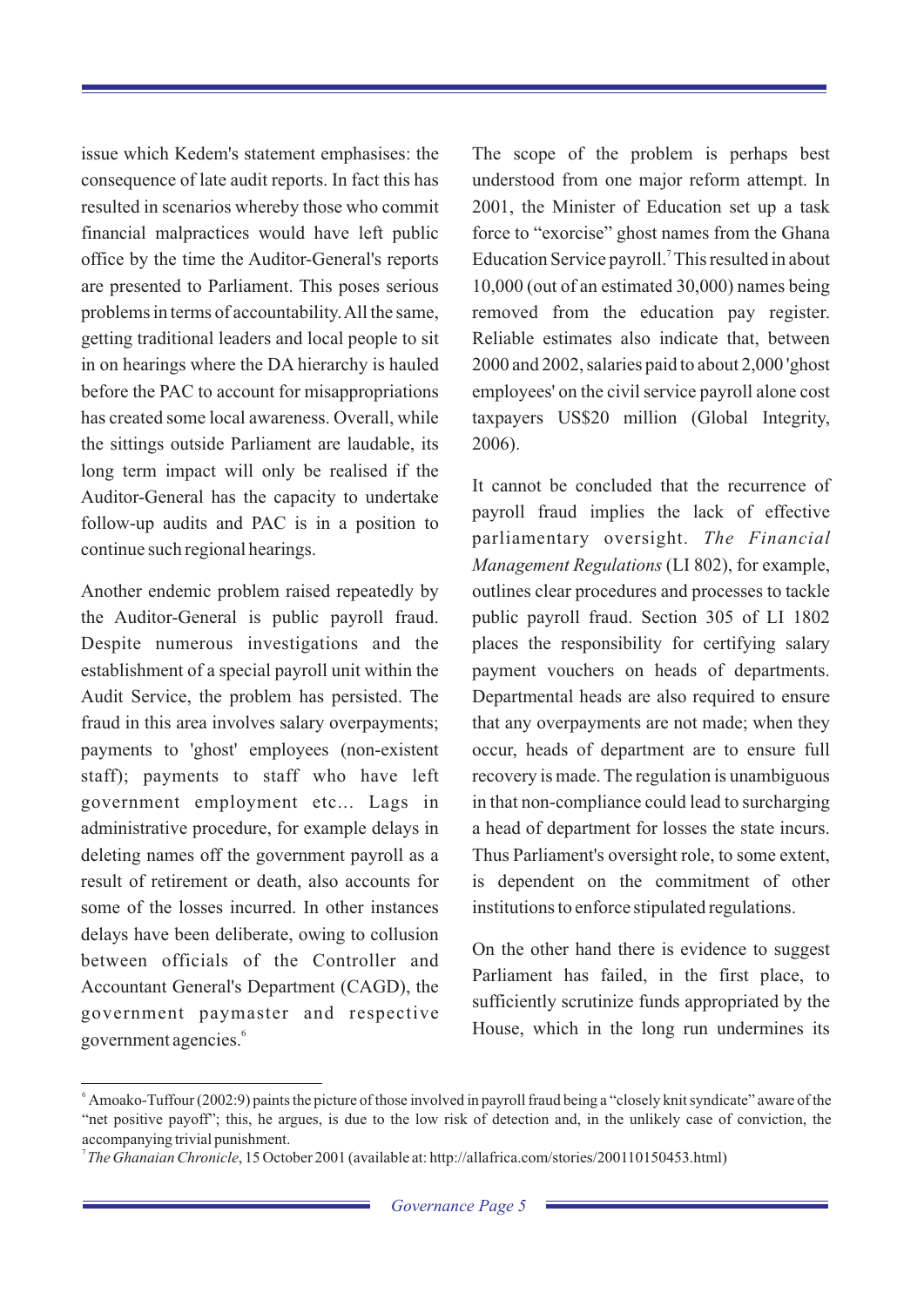funds the House allocated for Ghana's 50th Parliament and needs to be given timely independence anniversary celebrations consideration. The Committee also lacks  $(Ghana@50)$ . The Auditor-General's report on adequate financial and logistical capacity to the accounts of the Ghana $@50$  Secretariat (the carry out its responsibilities. Attempts have been unit which organised the anniversary activities) made by donors such as the World Bank to indicates Parliament approved a total of US\$31.8 address this funding gap; the German Technical million for use by the Secretariat without Cooperation (GTZ) has also funded the accompanying budget estimates on how the Committee's public sittings outside Parliament. funds would be spent. This omission by the Yet the fact that the PAC is allocated the same House, by glossing over the budget process, is amount of funds as other Committees of the contrary to laid down provisions in Ghana's 1992 House is tricky, as this does not take into account Constitution. Consequently, due to the lack of a its extensive responsibility. We suggest that this budget, the Auditor-General could not be reconsidered. effectively ascertain whether the funds had been The resource constraints the Audit Service faces<br>applied as appropriated. Nonetheless, the audit<br>also affects the effectiveness of parliamentary revealed some of the funds allocated could not be scrutiny. The lack of adequate resources partly<br>explains the late publication of audit reports, been mismanaged. Most of this may have been which have led to instances whereby PAC Chairs avoided if parliamentary scrutiny was effective to begin with. It must however be noted that limited capacity to rigorously scrutinize budgets<br>underlying the selection of the Committee chair. is an issue. It is along this line that the next<br>Devising a formula to provide independent section outlines reform proposals to enhance Funding to the Audit Service may be required to Parliament's oversight capacity.

### **REFORM PROPOSALS: TRIPLE ACTION** political manipulation in the allocation of funds

First, concentrated efforts should be made to build the financial and technical capacity of Parliament and the Audit Service. Indeed, The second proposal involves Audit Report building the capacity of PAC members in Implementation Committees (ARICs) - intraparticular has to be taken up as an issue of departmental units charged with enforcing the priority. While the diversity of talents on the PAC Auditor-General's proposals. Section 16 (8) of is valuable, senior Parliamentarians accept that the *Internal Audit Agency Act, 2003* (Act 658) members of the Committee require the technical also mandates ARICs to implement internal audit ability to rigorously analyse financial statements. recommendations. Yet they are non-existent in a The proposed Parliamentary Budget Office could also provide relevant technical expertise to  $C$  o n s e q u e n t l y, the f i n d i n g s a n d

oversight responsibility. A case in point is that of support the oversight work of Committees in

have presided over their own party's term in strengthen its independence, limit the potential of and improve the timely submission of audit reports.

significant number of MDAs and DAs.<sup>8</sup>

<sup>8</sup> The establishment of ARICs are a requirement under section 30 of the *Audit Service Act, 2000* (Act 584).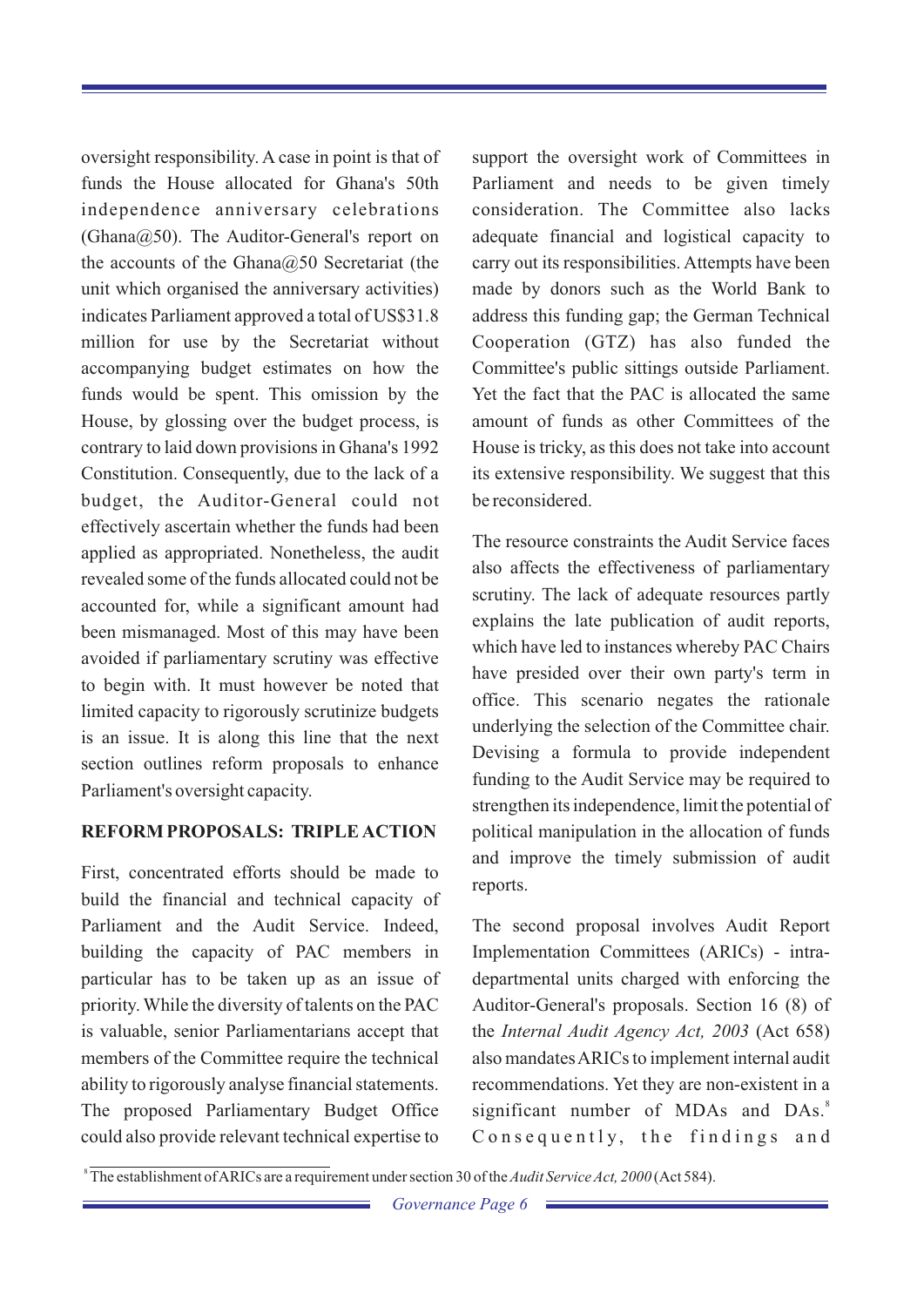recommendations from external and internal proposal some senior Parliamentarians welcome. audit are not implemented. Consideration should Overall, the FAT could make a significant be given to punitive measures, including contribution in the important area of public withholding allocations meant for public offices financial management. Thus its establishment which have not established ARICs or failed to should be a matter of priority. implement audit recommendations.

Third, we propose an amendment to the This paper attempted to evaluate the issue of *Financial Administration Act, 2003* (Act 654) to ensure that the Financial Administration Tribunal depressing scenario of recurrent malpractices,<br>(FAT) is established. Section 66 (1) of Act 654 which have become a predictable feature of stipulates the establishment of the FAT - an<br>annual audit reports, suggests it is impossible for independent body with responsibility to enforce<br>Parliament to respond effectively to such issues. Parliament's recommendations on the Auditor-<br>All the same, the above analysis clearly shows General's reports; in theory this is to complement<br>that Ghana has extensive legislation covering the work of ARICs.<sup>9</sup> The FAT also has powers to public financial management. We argue that make orders for the recovery of monies or other assets owed to the state. The Tribunal, which is the failure to enforce corrective measures, granted the enforcement powers of a High Court, comprises a Justice of the High Court relating to public funds. The constraints to (chairperson); a chartered accountant; and a management accountant or professional valuer. Include legal and resource issues. Parliament's<br>Act 654, however, hands the responsibility for<br>a coversight function should not be confused with nominating the Tribunal members to the Chief<br>that of implementation, as that remains the Justice, with the President appointing.<sup>10</sup> More<br>collective responsibility of a range of institutions collective responsibility of a range of institutions than seven years after Act 654 was enacted, the such as ARICs and the FAT. In fact it cannot be Tribunal has not been established. A key reason concluded that the recurrence of the payroll for this delay owes to the fact that the Judiciary is<br>fraud, for example, implies the lack of effective loath to exercising the power to nominate the lack of example, implies  $\frac{1}{2}$ Tribunal members, as it considers that to be a 'non-judicial' authority. We strongly recommend On the other hand, as argued above, Parliament that the House amend the Financial bears some level of responsibility for the Administration law to remove the judicial link. weaknesses observed. Indeed, there is evidence Parliament could take up the responsibility of to suggest that Parliament has failed to

#### **CONCLUSION**

parliamentary oversight of public funds. The weak internal controls in the public sector, and explains a significant number of the irregularities effective enforcement of remedial measures

nominating the Tribunal members; this is a sufficiently scrutinize some funds appropriated

 $\degree$ The Financial Administration Regulations, 2004 (LI 1802) enacted under the Financial Administration Act also outlines detailed procedures and processes for the implementation of Parliament's recommendations.

The Chief Justice is to nominate the Tribunal members in consultation with the Judicial Council.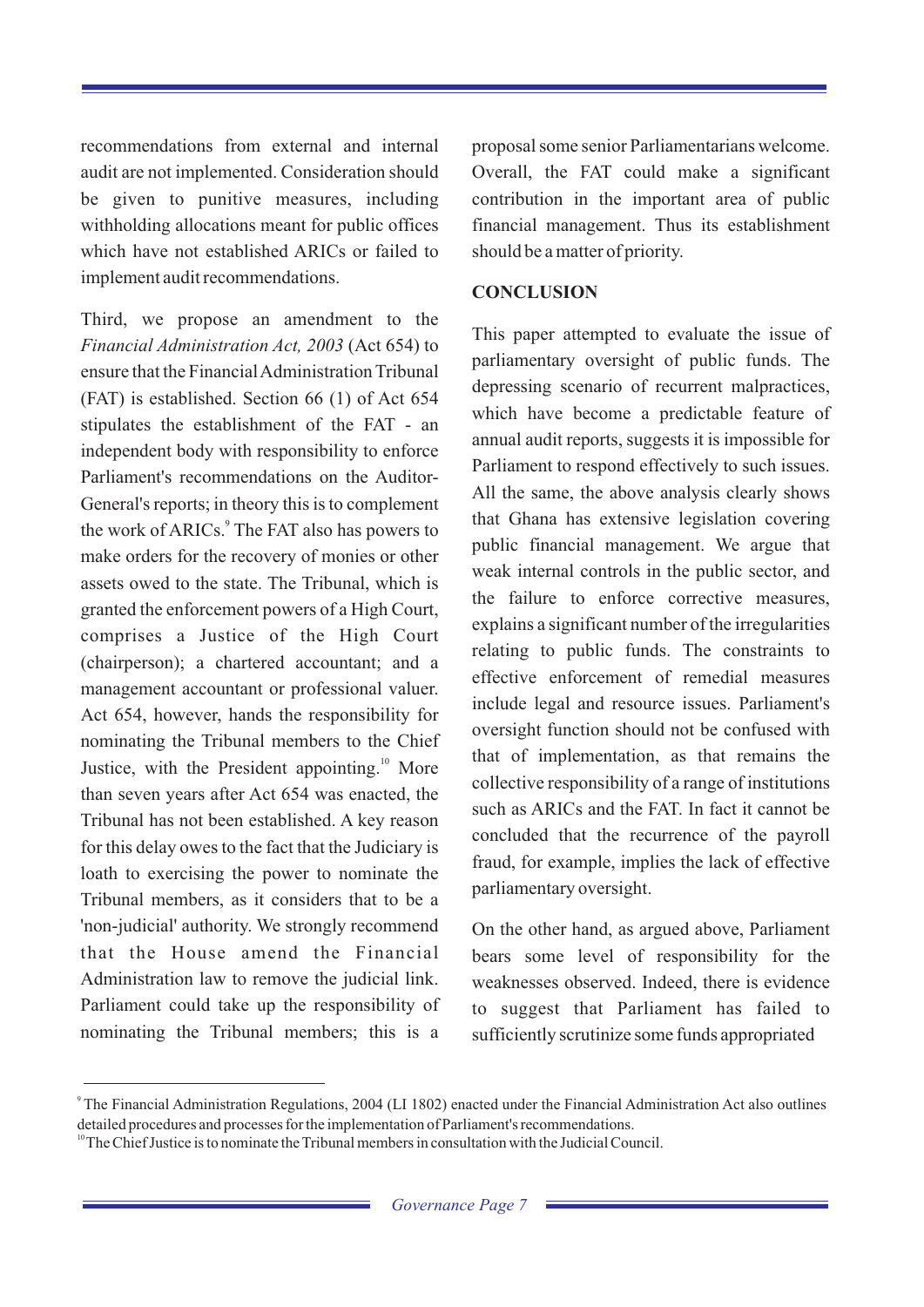by the House. Enhancing the capacity of MPs, financial management will provide the establishing the proposed Parliamentary Budget Government, and all Ghanaians, with significant office, together with a well-resourced Auditor- dividends. General, can all facilitate the oversight of public The lack of accountability in public sector finances. At present, the Auditor-General for the most part focuses on irregularities in the public sector due to the scale and recurrent nature of the problem. It should not be so. Effective as a bridge to improved standards of living. Yet<br>the evidence of the effects of the current FAT, may help limit recurrence and enable a move towards value for money audits as that dashing these hopes. It is time for our political<br>could potentially provide Ghana with significant<br>leaders to seize the initiative and implement efficiency savings. Whilst the demands on the public purse are inevitably great, an investment management.<br>in institutions that enhance the system of public management.

financial management undermines public trust and this is a pressing issue. Ghanaians have pinned their hopes on the expected oil revenues oversight framework remains a real threat to reforms to improve public financial